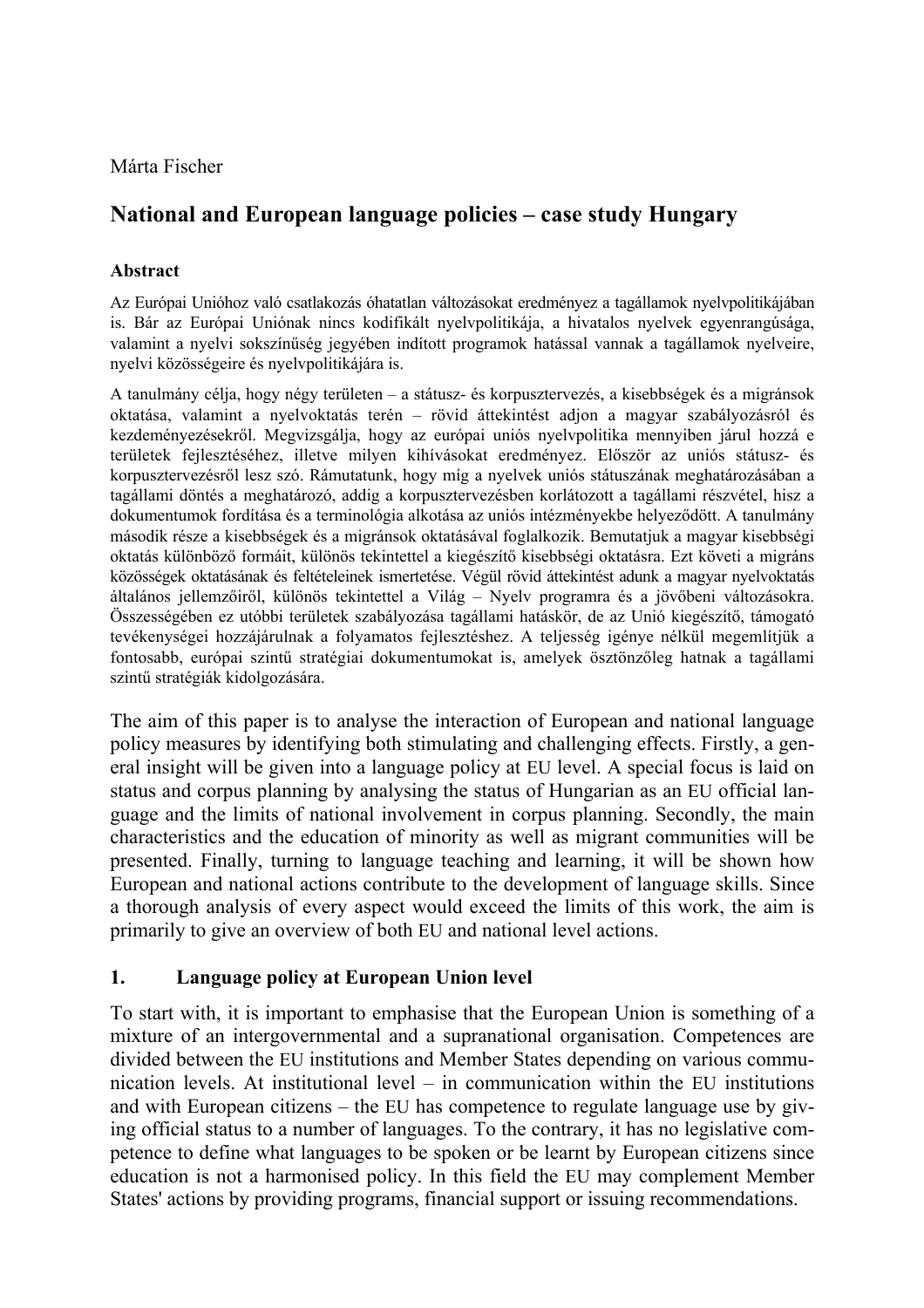We must also bear in mind that language policy is not a codified area in EU-legislation. Deliberate language actions, however, may well be considered as a policy area, based on the principle of equality and the promotion of diversity. The principle of equality refers to the official and working languages laid down in the very first regulation of the Council in  $1958<sup>1</sup>$  and then modified after each accession. It is important to note that the unprecedented number and equality of official languages is not only a consequence of political prestige but also a democratic necessity due to the peculiar judicial system of the Union. Since EU-law may have direct effect in national legislations (creating rights and duties for individuals), it is a democratic requirement to make documents available in the language(s) of the individual's state. However, behind *de jure* equality there is also a *de facto* inequality at European level.

Firstly, at institutional level only a limited number of languages are used for internal communication and document drafting, as it will be shown later on. Secondly, the European language situation is also characterised by a *de facto* inequality since EU-official status is exclusively given to languages which are recognised at national level as well. As decisions on the number of official languages are made unanimously in the Council, every country having a veto right, there is no way at EU level to override prevailing national language policies. In order to counterbalance the *de facto* inequality of languages, the EU committed itself to the promotion of linguistic diversity, the protection of minority and lesser used languages. The directions of this policy are set out in the European Commission's very first communication<sup>2</sup> on a new framework strategy to promote multilingualism. A general impact of these strategy documents is twofold. On the one hand, they give ideas and recommendations on further actions which can be integrated into strategies at national level. On the other hand, since Member States are invited to report on implementation, it gives the opportunity to investigate and update national language policies in a European perspective.

### **2. Hungarian as an EU official language – status and corpus planning at EU-level**

As pointed out earlier, status planning is carried out by the Council of the European Union. As long as the Council decides unanimously on the number of official languages, there seems to be no fear for any language – including Hungarian – to loose its EU official status. It is, however, important to note that no distinction was made between official *and* working languages, and the decision on what languages to use in internal communication is left to the institutions. As a result, all languages are theoretically equal (being both official *and* working), but practically there is a limited number of working languages (mainly English, French and German) for internal us-

<sup>1</sup> EEC Council Regulation 1958 No. 1 determining the languages to be used by the European Economic Community.

<sup>&</sup>lt;sup>2</sup> Communication from the Commission to the Council, the European Parliament, the European Economic and Social Committee and the Committee of the Regions: *A new framework strategy on multilingualism*. COM (2005) 596.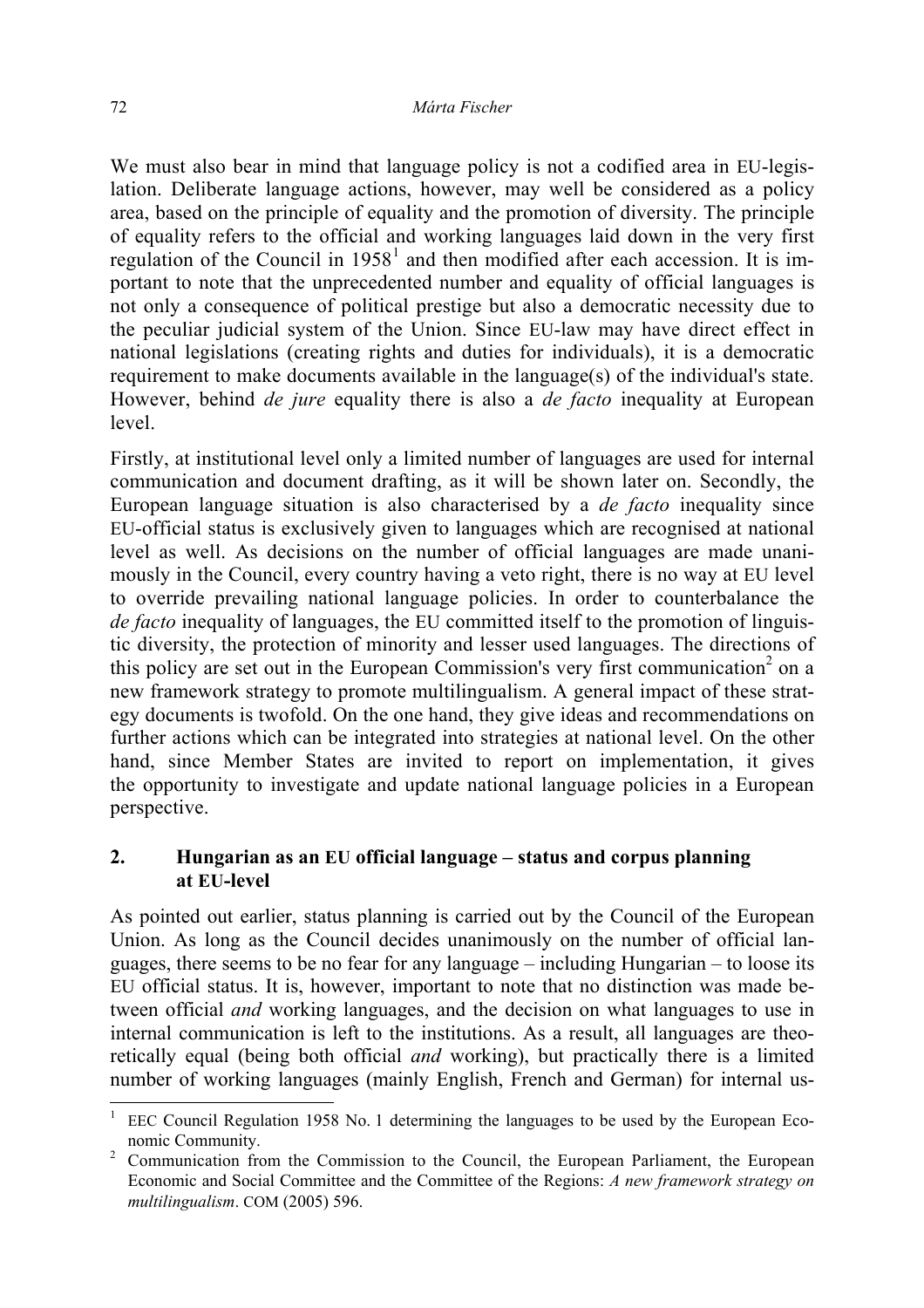age. This can, of course, be justified by the need for effective communication which would be impossible in so many languages. There is, however, another aspect which is worth having a closer look at, namely, the impact on corpus planning.

At national level, corpus planning is usually carried out by academies, language institutes or other public bodies. In Hungary, the Research Institute for Linguistics of the Hungarian Academy of Sciences, member of EFNIL, carries out several research projects in Hungarian and Uralic linguistics (including the compilation and production of a comprehensive dictionary of the Hungarian language), on language technology and on the different variants of Hungarian in and outside Hungary, as well as minority languages in Hungary. Tasks also include counselling services on language and linguistics and issues of language policy related to European integration. However, involvement in corpus planning at EU-level is rather limited.

In an EU-context, peculiarity is given by the fact that corpus planning is carried out by the EU-institutions, that is, not at national level (Fischer 2008). While before accession the *acquis communautaire* was translated by national bodies, after accession terminology and translation activities were moved to the EU institutions. In order to create a clear, transparent language, the EU institutions lay great emphasis on the quality of translations and on harmonising terminology<sup>3</sup>. This gains relevance in view of a specific EU-language and terminology developed in the institutions.

For smaller languages, such as Hungarian, it is all the more relevant since this specific EU language is created through translation. Theoretically, documents are drafted in all official languages, but practically only a limited number of languages serve as a source language. As a result, conceptual thinking is carried out in these dominant languages, not in the national ones. While for most subject fields terminology and special language is created by experts, linguists *and* translators, in the EU-domain translators are the main carriers of this process. Not being involved in national processes and having limited chance to contact experts or linguists, their choices in translation are often affected by the source languages. This may, in turn, influence the legibility of texts and render special communication in the EU-domain more difficult. Realising the effects translations may have on the comprehensibility of texts in the national language, research projects have been launched in some countries, for example in Finland (Piehl/Vihonen (ed.) 2006) to analyse the influence of EU-texts and legislation.

It is also important to emphasize that the thousands of pages produced every year by translation may be considered a linguistic treasure as well. In light of the growing dominance of English and concerns about domain loss, it is of outstanding importance that in the EU-domain there is a constant legal obligation to ensure the "EU-function" of every official language. This, along the observations above, makes further research and enhanced cooperation at national level all the more important.

 $\overline{\phantom{a}}$ 

<sup>3</sup> See the Interactive Terminology for Europe (IATE) database at http://iate.europa.eu.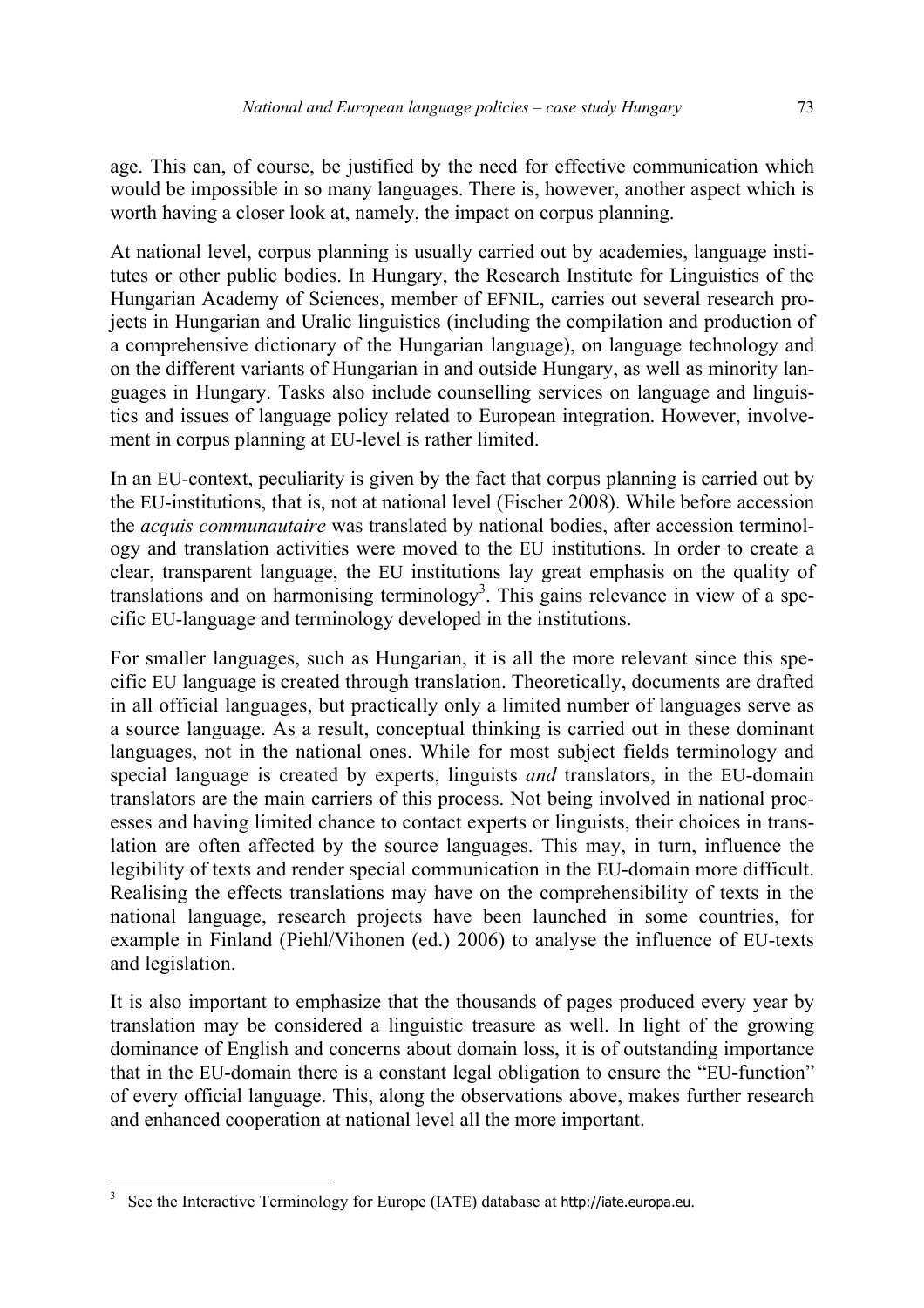# **3. Education of minorities in Hungary**

As pointed out earlier, the competence of the EU in the field of minority protection is limited. To counterbalance this fact, the EU provides financial support through its programmes, produces European-wide comparative studies such as the Euromosaic reports and organises international conferences in minority topics. In this field the actions of the Council of Europe also have to be taken into account.

In Hungary thirteen national and ethnic minorities are recognised as constituent components of the state according to the Act LXXVII of 1993 on the Rights of National and Ethnic Minorities (Minority Act).<sup>4</sup> These are the Armenian, Bulgarian, Croatian, German, Greek, Polish, Roma, Romanian, Ruthenian, Serbian, Slovak, and Slovenian and Ukrainian minorities. According to researchers' and minority organisations' estimates, today, the minorities make up some 10% of the population. Protection and basic institutional rights are ensured by a legal, institutional and financial framework: the Constitution of the Republic of Hungary, the Public Education Act, the prevailing Budget Act, the Act on local municipalities and the Minority Act. In 1995 Hungary ratified both the Framework Convention on the Protection of National Minorities and the European Charter for Regional or Minority Languages of the Council of Europe. Under the Charter it made commitments to six minority languages.

Minorities are characterised by geographical dispersion and in most minority families Hungarian language has become dominant. The process of passing on the language has either broken down or the different dialects still spoken by the minorities are in general archaic linguistic variations. As a result, schools have an outstanding importance for the minorities living in Hungary. Minority education forms part of the Hungarian public education system providing all the services in public education. Moreover, the task is not simply to offer these services in the native language, but it is also necessary to create the conditions for studying the native language and passing on the understanding of the culture and history of the people.

There are five different forms of minority education,<sup>5</sup> i.e. mother tongue education, where all subjects except Hungarian language and literature are taught in the language of the given minority, bilingual minority education, where minimum three subjects are taught in the language of the given minority in minimum 50% of compulsory school time, language teaching minority education and Roma minority education. There is a special form of minority education, the so called supplementary minority education. Here, the teaching of a minority language is organised in case the number of pupils wanting to learn it does not reach the required number (8 pupils) in one school. This form of education is of crucial importance for minorities which are geographically dispersed or small since it is difficult to provide education in minority languages within one school, especially at secondary level. A great advantage of this form of education to "Sunday schools" is that it is part of the formal education system.

<sup>4</sup> This section of the paper was based on the document *National and ethnic minorities in Hungary. Office of the Prime Minister. Department for National and Ethnic Minorities. July, 2007*. Along with other documents on minority policy in Hungary the document is available at www.nemzetpolitika. gov.hu/index.php?main\_category=4&lang=en. 5

 $\frac{5}{10}$  Decree 32/1997 on the guidelines for school education of national and ethnic minorities.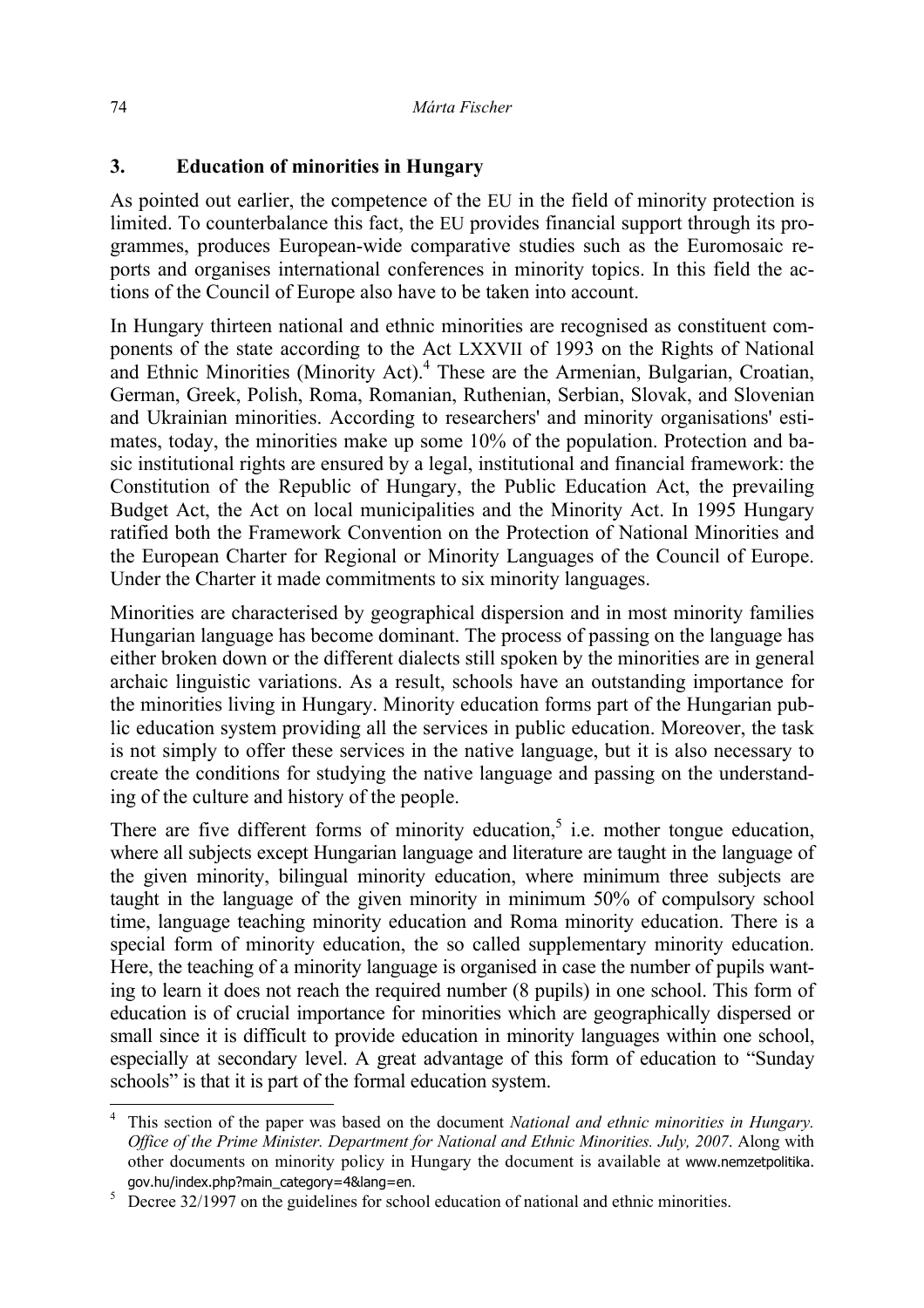### **4. Education of migrant communities in Hungary**

Over the last decade a series of measures have been taken to provide migrant children of school age full access to public education based on equal conditions. The education of children of non-Hungarian citizenship became relevant after the change of regime when, due to political changes, the number of these children increased. In addition, Hungary's accession to the European Union made the alignment of regulations with Community principles and directives on the education of migrant children necessary and urged the Hungarian government to react.

As a result, the Act on Public Education guarantees equal conditions on a legal basis making migrant pupils legally entitled to participate in public education under the same conditions as Hungarian citizens. In order to further promote harmonious social and cultural integration and in line with the Community directive on the education of children of migrant workers (77/486/EEC), the minister of education issued a pedagogical programme<sup>6</sup> for the intercultural education of migrant children in  $2004$ . Schools which organise the education of their non-Hungarian speaking pupils based on this pedagogical programme may be given additional financial support. Within the framework of the program the Hungarian language shall be learnt as a foreign language. Hungarian students shall learn of the culture and native language of migrant pupils jointly with them during compulsory classes. It is important to note that schools offering bilingual and minority education may serve the same intercultural pedagogical objectives. In this case the migrant child may be educated in his/her mother tongue if it is one of the languages of instruction in the school. In 2004 the Hungarian-Chinese bilingual school was opened as part of the Hungarian education system. The school has a multilingual character receiving not only Hungarian and Chinese but other nationalities as well.

In the 2007-2008 Academic Year the total number of migrant children attending Hungarian public educational institutions was nearly  $11,000$ .<sup>7</sup> However, the intercultural program serves as a basis for counteracting the education impact of an expected increase in migration in the future. Similarly to the first National Development Plan, the second Plan (2007-2013) also lays special emphasis on long term developments in migrant education, such as the training of teachers teaching Hungarian as a foreign language and developing teaching materials. In addition, since 2003 a multilingual home page with many useful facts and information for both pupils and parents of foreign nationality has been available on the Ministry of Education's Internet portal.<sup>8</sup> At European level a comprehensive overview is given on the situation of the education of migrant children by Eurydice, the information network of the European Union.<sup>9</sup>

 $\overline{\phantom{a}}$ 

<sup>6</sup> Communication of the Minister of Education regarding the introduction of the guidelines on intercultural education of kindergarten and school level education of migrant children and students. 2004.

<sup>7</sup> Közoktatási Statisztikai Kiadvány 2007, Ministry of Education and Culture, 2008 (www.okm.gov.hu/ main.php?folderID=1488&articleID=231185&ctag=articlelist&iid=1).

<sup>8</sup> <sup>8</sup> www.okm.gov.hu/main.php?folderID=66.<br><sup>9</sup> Integrating Immigrant Children into S

Integrating Immigrant Children into Schools in Europe. Eurydice. 2004. www.eurydice.org.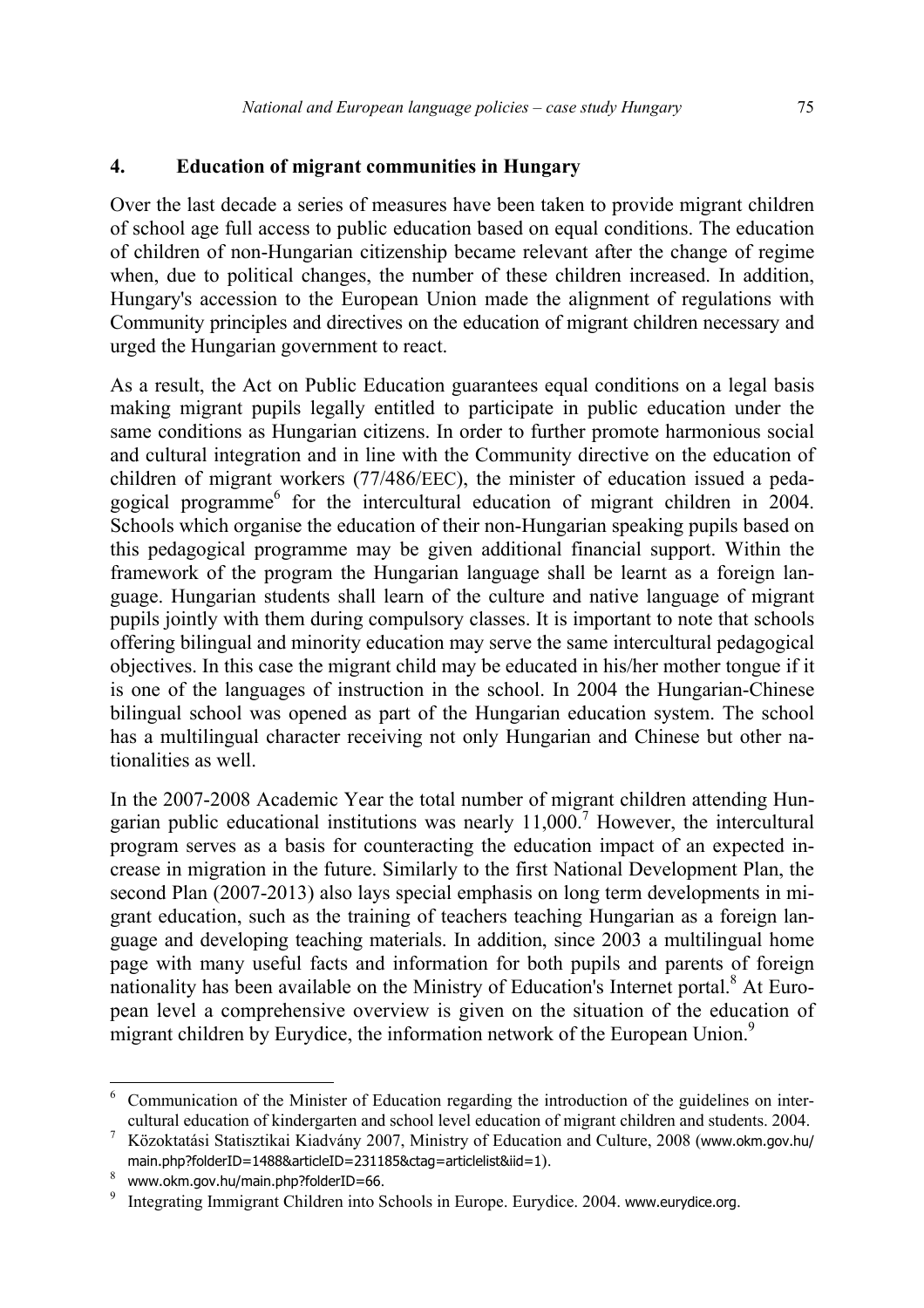# **5. Language learning and teaching in Hungary**

As pointed out earlier, the EU has no legislative competence to interfere in national educational policies. Its actions are complementary, providing financial support for language projects (such as the Integrated Lifelong Learning Programme 2007-2013), commissioning studies,<sup>10</sup> researches and organising conferences. Preceding the Framework strategy, the Commission also adopted an Action Plan 2004-2006 on the promotion of language learning and linguistic diversity including additional actions. Apart from directly promoting the development of language skills, these actions contribute to exchanging ideas and comparing practices on a European platform. Similarly to the Framework Strategy, Member States were invited to report on the implementation of the Action Plan as well.<sup>11</sup>

The importance of foreign language competence had long been recognised in Hungary and was further underlined by the accession to the European Union. Obligatory language learning starts in grade 4 but generally one-third of pupils already starts in grades 1-3. At primary level one language, at secondary level two languages are obligatory and bilingual education (CLIL) has had a long tradition in Hungary. There is also a free choice on languages at schools, i.e. there is no mandatory language to be taught. However, a recent modification of the Act on Public education ensures the learning of English as a *basic right* from 2010/2011 at secondary level. By making English not a mandatory language but a basic right, the Act tries to balance the growing demand for English on the one hand and the provision of linguistic diversity on the other.

In 2003 the Ministry of Education launched a comprehensive strategy, the so called World-Language Programme with the aim to significantly raise the level of foreign language competence in Hungary. Within the framework of this programme the possibility of starting a Year of Intensive Language Learning (YILL) in grade 9 was introduced from 2004, where a minimum of 40 percent of the total curriculum time is to be allocated for foreign language study. In line with the recommendation of the European Council in 2002 on teaching at least two foreign languages, two foreign languages are recommended in YILL. In 2006/2007 more than one third of schools provided YILL for students. Similarly to English, participating in YILL is planned to be a basic right for students from 2010/2011 at secondary level. The Programme also offered schools the opportunity to apply for extra funding of projects. The projects aimed at setting up resource centres, developing pilot teaching projects for early language teaching and special needs, introducing teaching programmes for lesser taught languages, curriculum development for teaching university subjects in a foreign language, the organisation of conferences, in-service teacher training, ICT in language learning, as well as content and language integrated learning. The principles of the Programme were constantly brought in line both with the recommendations of the EU and the Council of Europe. In Hungary the Common European Framework of Reference (CEFR) for Languages developed by the Council of Europe is widely used as an assessment tool.

 $^{10}$  http://ec.europa.eu/education/policies/lang/key/studies\_en.html.

<sup>&</sup>lt;sup>11</sup> The national reports can be found at http://ec.europa.eu/education/policies/lang/policy/report\_en.html.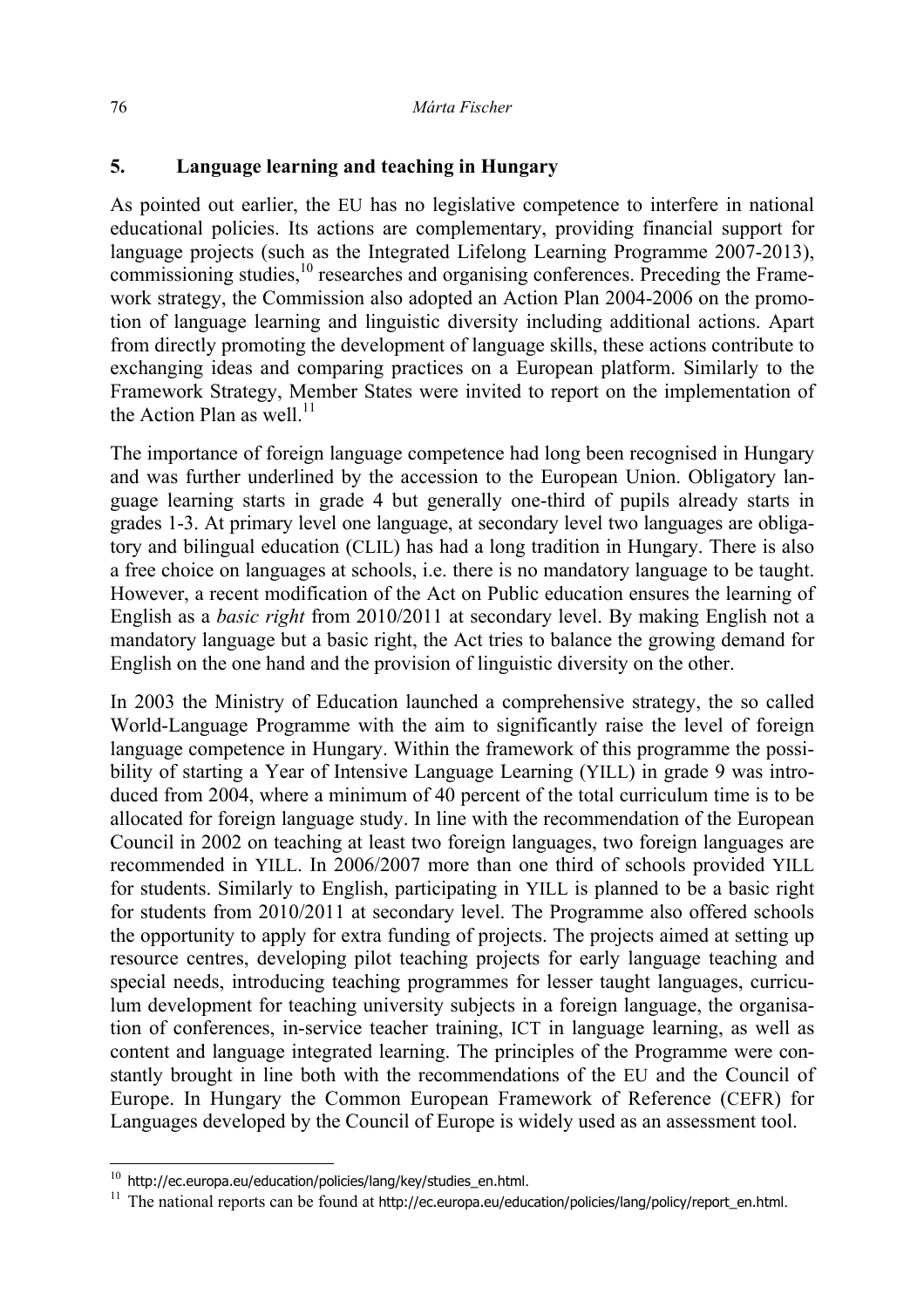For the coming years an important task at EU level is the development of a European indicator on language competence<sup>12</sup> on the recommendation of the European Council. In the first round of the survey the first and second most taught official languages of the EU (English, French, German, Spanish and Italian) will be tested, with the possibility to include further languages at national level. Skills will be measured in the final year of lower secondary education (ISCED 2), or the second year of upper secondary education (ISCED 3), if a second foreign language is not taught. The need for an indicator arose from the fact that apart from public opinion surveys and data on national regulations there are no comparable data at present on the actual level of European citizens' language skills.

#### **6. Summary**

 $\overline{\phantom{a}}$ 

European language policy may influence the language situation in a country since measures – be it legislative or complementary – have a direct or indirect effect on national language policies. In the first part of the paper the extent of national involvement was analysed in corpus and status planning at EU level. It was pointed out that status planning is carried out by the Council unanimously, ensuring the status of Hungarian as an EU official language. In corpus planning national involvement is rather limited since translation and terminology development is carried out in the EU institutions. The institutions play great emphasis on the quality of translations. It was, however, concluded, that due to the impact translations may have on the quality of special communication in the EU-domain, an enhanced national coordination would be needed. In the following parts of the paper, aspects of foreign language teaching and learning were analysed by presenting Hungary's foreign language teaching strategy, the so called World-Language Programme as well as the main features of the education of minorities and migrants. In line with European recommendations both the World-Language Programme and other actions at national level aim at promoting the teaching and learning of at least two languages from an early age. In minority policy the aim is to provide a minority-friendly environment by law so that national and ethnic minorities can preserve and pass on their cultural identity. Various needs are ensured by five different forms of education. Since Hungarian has become the dominant language, schools play a huge role in ensuring the studying of the native language as well. In line with EU directives the necessary conditions were laid down for the education of migrant children within the framework of an intercultural pedagogical programme. Finally, it was shown that although EU actions may only be complementary in these fields, they provide both financial support and a platform to exchange views and compare experiences among Member States.

<sup>12</sup> Communication from the Commission to the Council. Framework for the European survey on language competences. COM(2007) 184. http://ec.europa.eu/education/policies/2010/doc/com184\_en.pdf.